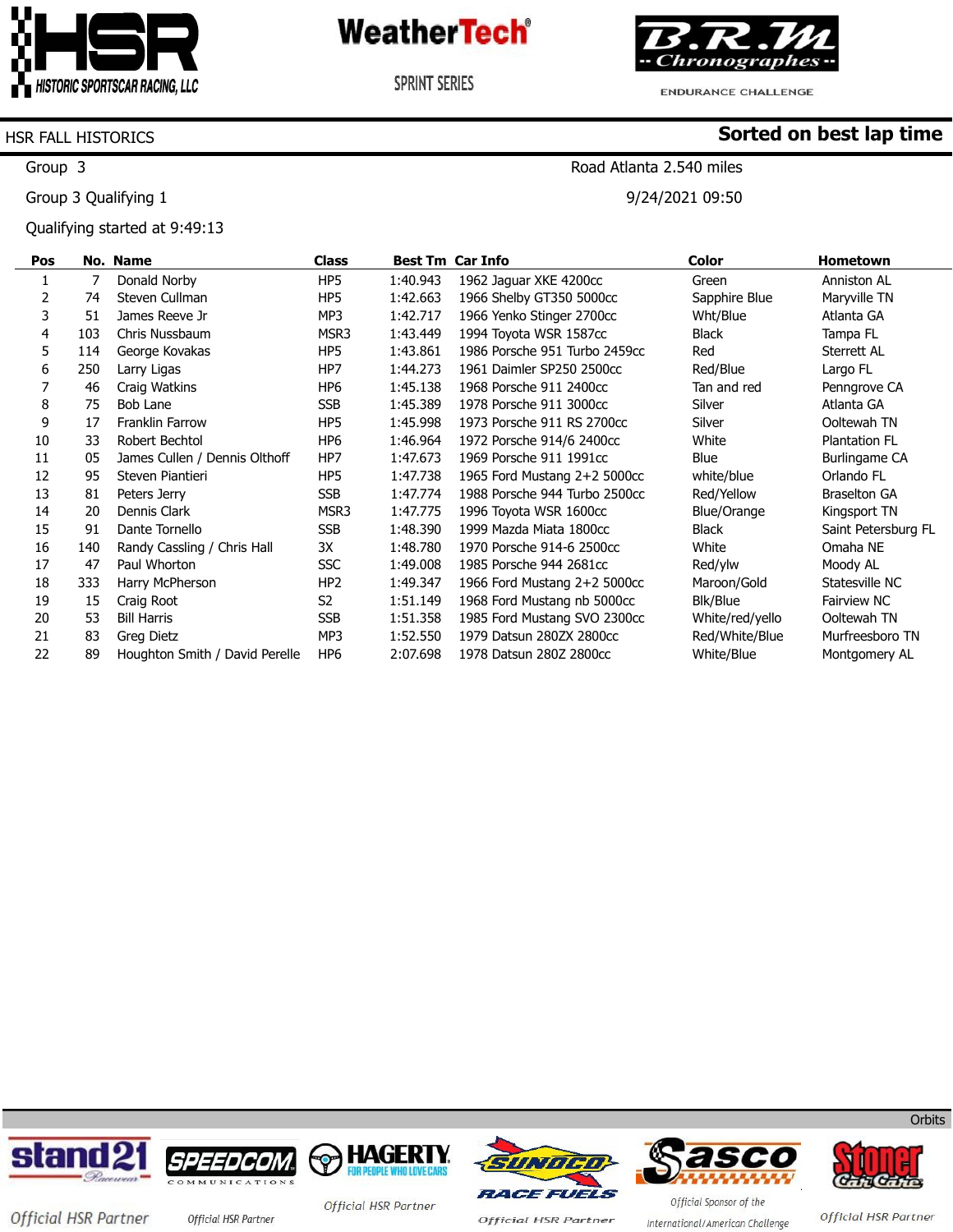

**SPRINT SERIES** 



ENDURANCE CHALLENGE

Road Atlanta 2.540 miles

9/24/2021 14:25

**Sorted on best lap time**

#### HSR FALL HISTORICS

Group 3

Group 3 Qualifying 2

Qualifying started at 14:24:46

| Pos |     | No. Name                       | <b>Class</b>    |          | <b>Best Tm Car Info</b>       | <b>Color</b>    | <b>Hometown</b>      |
|-----|-----|--------------------------------|-----------------|----------|-------------------------------|-----------------|----------------------|
|     |     | Donald Norby                   | HP5             | 1:39.470 | 1962 Jaquar XKE 4200cc        | Green           | Anniston AL          |
| 2   | 114 | George Kovakas                 | HP <sub>5</sub> | 1:39.689 | 1986 Porsche 951 Turbo 2459cc | Red             | Sterrett AL          |
| 3   | 74  | Steven Cullman                 | HP <sub>5</sub> | 1:41.040 | 1966 Shelby GT350 5000cc      | Sapphire Blue   | Maryville TN         |
| 4   | 46  | Craig Watkins                  | HP <sub>6</sub> | 1:41.690 | 1968 Porsche 911 2400cc       | Tan and red     | Penngrove CA         |
| 5   | 103 | Chris Nussbaum                 | MSR3            | 1:42.650 | 1994 Toyota WSR 1587cc        | Black           | Tampa FL             |
| 6   | 75  | Bob Lane                       | <b>SSB</b>      | 1:43.786 | 1978 Porsche 911 3000cc       | Silver          | Atlanta GA           |
|     | 51  | James Reeve Jr                 | MP3             | 1:43.949 | 1966 Yenko Stinger 2700cc     | Wht/Blue        | Atlanta GA           |
| 8   | 17  | <b>Franklin Farrow</b>         | HP5             | 1:44.835 | 1973 Porsche 911 RS 2700cc    | Silver          | Ooltewah TN          |
| 9   | 83  | Greg Dietz                     | MP3             | 1:45.524 | 1979 Datsun 280ZX 2800cc      | Red/White/Blue  | Murfreesboro TN      |
| 10  | 95  | Steven Piantieri               | HP5             | 1:45.667 | 1965 Ford Mustang 2+2 5000cc  | white/blue      | Orlando FL           |
| 11  | 81  | Peters Jerry                   | <b>SSB</b>      | 1:46.082 | 1988 Porsche 944 Turbo 2500cc | Red/Yellow      | <b>Braselton GA</b>  |
| 12  | 140 | Randy Cassling / Chris Hall    | 3X              | 1:46.430 | 1970 Porsche 914-6 2500cc     | White           | Omaha NE             |
| 13  | 47  | Paul Whorton                   | <b>SSC</b>      | 1:46.539 | 1985 Porsche 944 2681cc       | Red/ylw         | Moody AL             |
| 14  | 20  | Dennis Clark                   | MSR3            | 1:46.833 | 1996 Toyota WSR 1600cc        | Blue/Orange     | Kingsport TN         |
| 15  | 33  | Robert Bechtol                 | HP <sub>6</sub> | 1:46.867 | 1972 Porsche 914/6 2400cc     | White           | <b>Plantation FL</b> |
| 16  | 05  | James Cullen / Dennis Olthoff  | HP7             | 1:47.464 | 1969 Porsche 911 1991cc       | Blue            | Burlingame CA        |
| 17  | 15  | Craig Root                     | S2              | 1:47.900 | 1968 Ford Mustang nb 5000cc   | Blk/Blue        | Fairview NC          |
| 18  | 333 | Harry McPherson                | HP <sub>2</sub> | 1:48.055 | 1966 Ford Mustang 2+2 5000cc  | Maroon/Gold     | Statesville NC       |
| 19  | 91  | Dante Tornello                 | <b>SSB</b>      | 1:49.516 | 1999 Mazda Miata 1800cc       | Black           | Saint Petersburg FL  |
| 20  | 89  | Houghton Smith / David Perelle | HP <sub>6</sub> | 1:51.676 | 1978 Datsun 280Z 2800cc       | White/Blue      | Montgomery AL        |
| 21  | 53  | <b>Bill Harris</b>             | <b>SSB</b>      | 1:52.061 | 1985 Ford Mustang SVO 2300cc  | White/red/yello | Ooltewah TN          |













Official HSR Partner official HSR Partner

Official HSR Partner

**Official HSR Partner** 

Official Sponsor of the International/American Challenge

Official HSR Partner

**Orbits**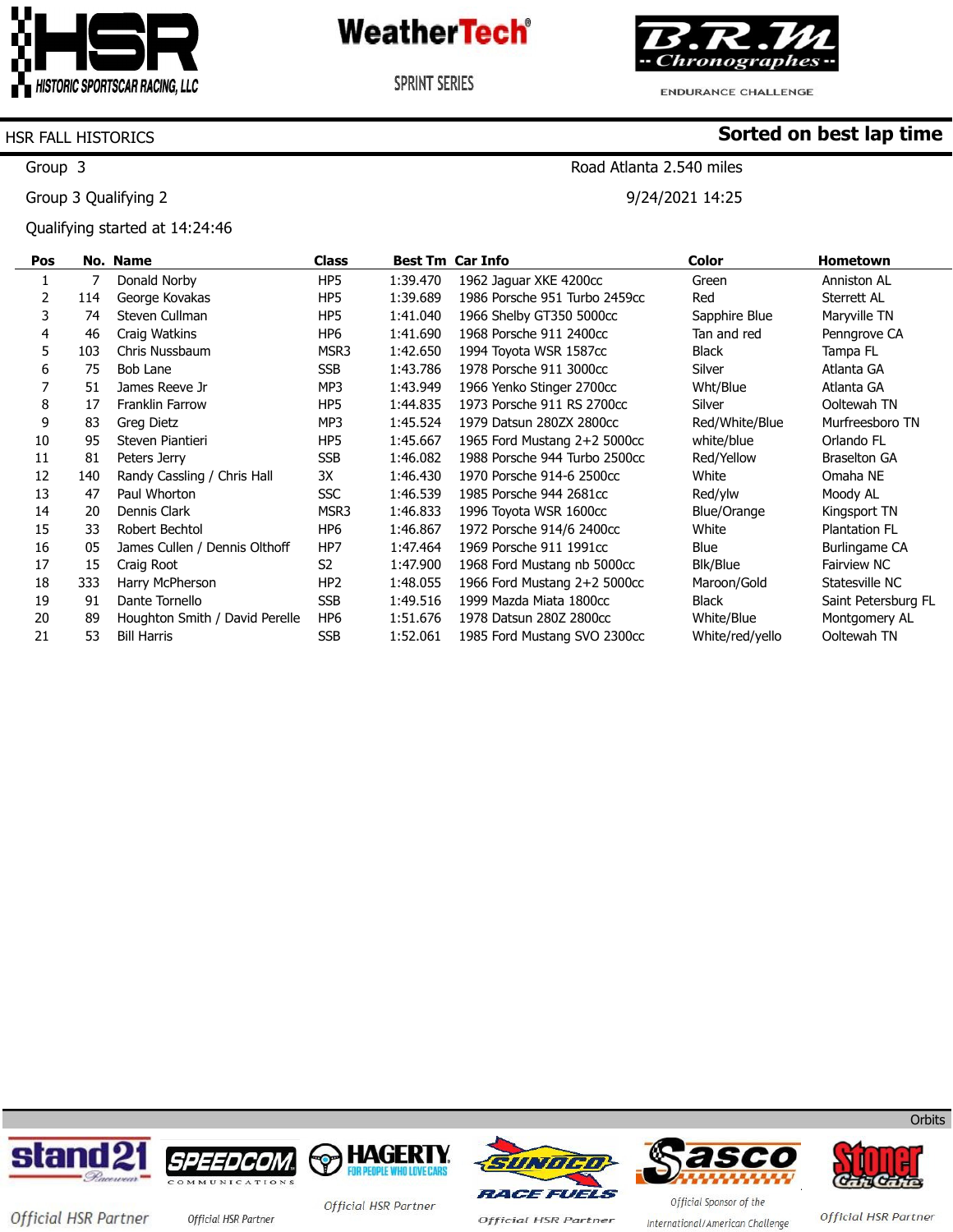

**SPRINT SERIES** 



ENDURANCE CHALLENGE

Road Atlanta 2.540 miles

9/25/2021 08:25

**Sorted on best lap time**

#### HSR FALL HISTORICS

Group 3

Group 3 Qualifying 3

Qualifying started at 8:24:05

| Pos |     | No. Name                       | <b>Class</b>    |          | <b>Best Tm Car Info</b>       | <b>Color</b>    | <b>Hometown</b>      |
|-----|-----|--------------------------------|-----------------|----------|-------------------------------|-----------------|----------------------|
|     | 114 | George Kovakas                 | HP5             | 1:38.451 | 1986 Porsche 951 Turbo 2459cc | Red             | Sterrett AL          |
|     |     | Donald Norby                   | HP5             | 1:39.211 | 1962 Jaguar XKE 4200cc        | Green           | Anniston AL          |
| 3   | 46  | Craig Watkins                  | HP6             | 1:39.754 | 1968 Porsche 911 2400cc       | Tan and red     | Penngrove CA         |
| 4   | 8   | McGlynn Tom                    | HP <sub>6</sub> | 1:40.033 | 1970 Porsche 914/6 GT 2400cc  | Purple/Green    | Naples FL            |
| 5   | 95  | Steven Piantieri               | HP5             | 1:43.805 | 1965 Ford Mustang 2+2 5000cc  | white/blue      | Orlando FL           |
| 6   | 103 | Chris Nussbaum                 | MSR3            | 1:43.901 | 1994 Toyota WSR 1587cc        | Black           | Tampa FL             |
|     | 75  | Bob Lane                       | <b>SSB</b>      | 1:44.024 | 1978 Porsche 911 3000cc       | Silver          | Atlanta GA           |
| 8   | 51  | James Reeve Jr                 | MP3             | 1:45.177 | 1966 Yenko Stinger 2700cc     | Wht/Blue        | Atlanta GA           |
| 9   | 33  | Robert Bechtol                 | HP <sub>6</sub> | 1:45.299 | 1972 Porsche 914/6 2400cc     | White           | <b>Plantation FL</b> |
| 10  | 81  | Peters Jerry                   | <b>SSB</b>      | 1:46.338 | 1988 Porsche 944 Turbo 2500cc | Red/Yellow      | <b>Braselton GA</b>  |
| 11  | 20  | Dennis Clark                   | MSR3            | 1:47.102 | 1996 Toyota WSR 1600cc        | Blue/Orange     | Kingsport TN         |
| 12  | 05  | James Cullen / Dennis Olthoff  | HP7             | 1:47.434 | 1969 Porsche 911 1991cc       | Blue            | Burlingame CA        |
| 13  | 47  | Paul Whorton                   | <b>SSC</b>      | 1:47.766 | 1985 Porsche 944 2681cc       | Red/ylw         | Moody AL             |
| 14  | 83  | Greg Dietz                     | MP3             | 1:48.196 | 1979 Datsun 280ZX 2800cc      | Red/White/Blue  | Murfreesboro TN      |
| 15  | 333 | Harry McPherson                | HP <sub>2</sub> | 1:48.517 | 1966 Ford Mustang 2+2 5000cc  | Maroon/Gold     | Statesville NC       |
| 16  | 140 | Randy Cassling / Chris Hall    | 3X              | 1:49.867 | 1970 Porsche 914-6 2500cc     | White           | Omaha NE             |
| 17  | 15  | Craig Root                     | S <sub>2</sub>  | 1:51.236 | 1968 Ford Mustang nb 5000cc   | Blk/Blue        | Fairview NC          |
| 18  | 53  | <b>Bill Harris</b>             | <b>SSB</b>      | 1:52.208 | 1985 Ford Mustang SVO 2300cc  | White/red/yello | Ooltewah TN          |
| 19  | 91  | Dante Tornello                 | <b>SSB</b>      | 1:54.373 | 1999 Mazda Miata 1800cc       | Black           | Saint Petersburg FL  |
| 20  | 89  | Houghton Smith / David Perelle | HP <sub>6</sub> | 1:59.679 | 1978 Datsun 280Z 2800cc       | White/Blue      | Montgomery AL        |













Official HSR Partner Official HSR Partner

Official HSR Partner

**Official HSR Partner** 

Official Sponsor of the International/American Challenge

**Orbits** 

Official HSR Partner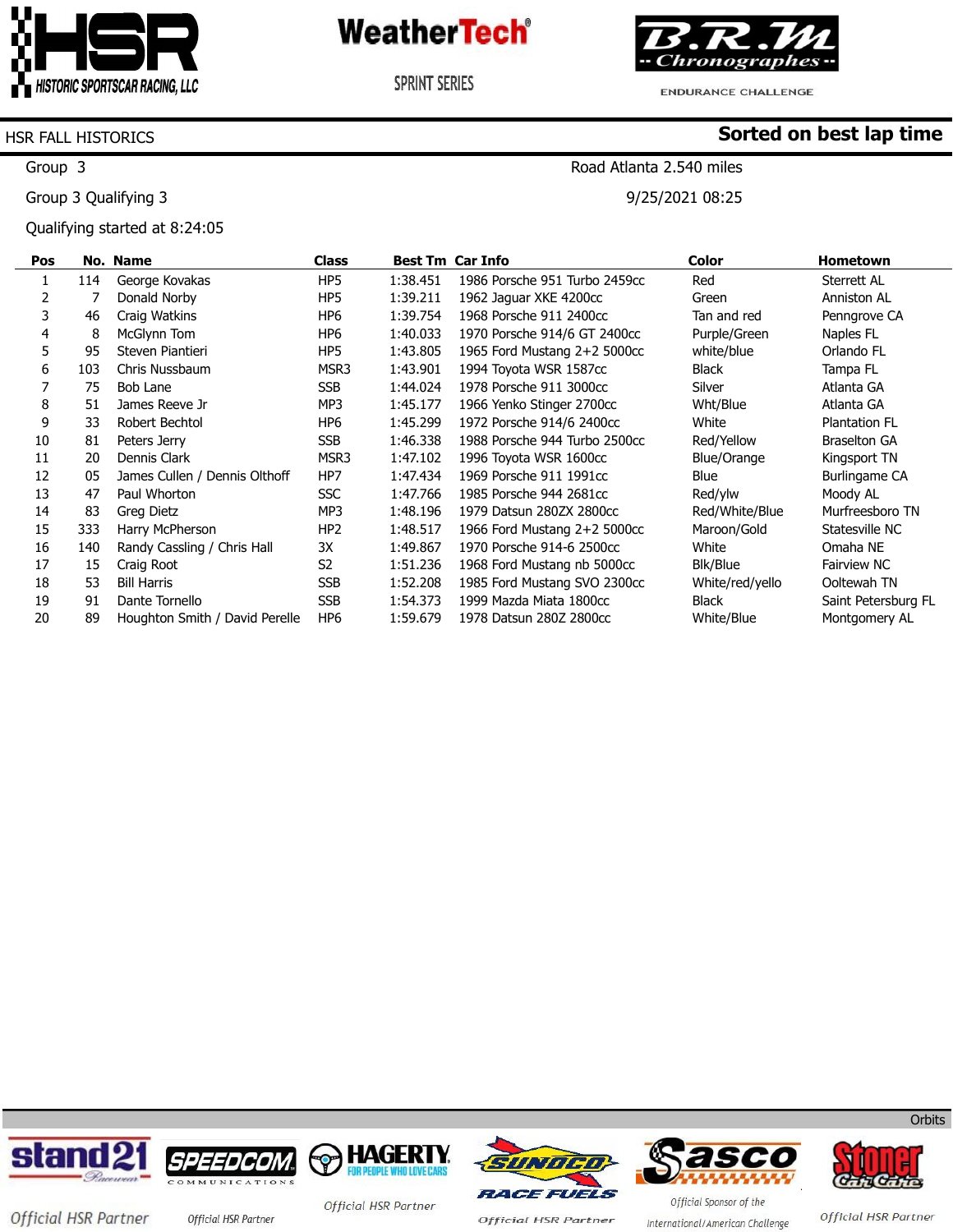

**SPRINT SERIES** 



**ENDURANCE CHALLENGE** 

Road Atlanta 2.540 miles

9/25/2021 13:15

**Sorted on Laps**

#### HSR FALL HISTORICS

Group 3

Group 3 WeatherTech Sprint Race 1

Race (8 Laps) started at 13:19:54

| Pos | No. |    | <b>PIC Name</b>                | Class           | Laps |          | <b>Best Tm Car Info</b>        | <b>Color</b>    | <b>Hometown</b>      |
|-----|-----|----|--------------------------------|-----------------|------|----------|--------------------------------|-----------------|----------------------|
|     |     |    | Donald Norby                   | HP <sub>5</sub> | 8    | 1:38.962 | 1962 Jaquar XKE 4200cc         | Green           | Anniston AL          |
| 2   | 8   | 1  | McGlynn Tom                    | HP <sub>6</sub> | 8    | 1:39.159 | 1970 Porsche 914/6 GT 2400cc   | Purple/Green    | Naples FL            |
| 3   | 114 | 2  | George Kovakas                 | HP <sub>5</sub> | 8    | 1:39.527 | 1986 Porsche 951 Turbo 2459cc  | Red             | Sterrett AL          |
| 4   | 46  |    | Craig Watkins                  | HP <sub>6</sub> | 8    | 1:39.684 | 1968 Porsche 911 2400cc        | Tan and red     | Penngrove CA         |
| 5   | 74  | 3. | Steven Cullman                 | HP <sub>5</sub> | 8    | 1:40.829 | 1966 Shelby GT350 5000cc       | Sapphire Blue   | Maryville TN         |
| 6   | 103 |    | Chris Nussbaum                 | MSR3            | 8    | 1:41.477 | 1994 Toyota WSR 1587cc         | Black           | Tampa FL             |
|     | 75  | 1. | Bob Lane                       | <b>SSB</b>      | 8    | 1:43.074 | 1978 Porsche 911 3000cc        | Silver          | Atlanta GA           |
| 8   | 95  | 4  | Steven Piantieri               | HP <sub>5</sub> | 8    | 1:45.080 | 1965 Ford Mustang $2+2$ 5000cc | white/blue      | Orlando FL           |
| 9   | 51  |    | James Reeve Jr                 | MP3             | 8    | 1:45.061 | 1966 Yenko Stinger 2700cc      | Wht/Blue        | Atlanta GA           |
| 10  | 81  | 2  | Peters Jerry                   | <b>SSB</b>      | 8    | 1:45.178 | 1988 Porsche 944 Turbo 2500cc  | Red/Yellow      | <b>Braselton GA</b>  |
| 11  | 83  | 2  | Greg Dietz                     | MP3             | 8    | 1:45.470 | 1979 Datsun 280ZX 2800cc       | Red/White/Blue  | Murfreesboro TN      |
| 12  | 05  |    | James Cullen / Dennis Olthoff  | HP7             | 8    | 1:46.917 | 1969 Porsche 911 1991cc        | Blue            | Burlingame CA        |
| 13  | 333 |    | Harry McPherson                | HP <sub>2</sub> | 8    | 1:47.565 | 1966 Ford Mustang 2+2 5000cc   | Maroon/Gold     | Statesville NC       |
| 14  | 15  | 1  | Craig Root                     | S <sub>2</sub>  | 8    | 1:47.218 | 1968 Ford Mustang nb 5000cc    | Blk/Blue        | Fairview NC          |
| 15  | 20  | 2  | Dennis Clark                   | MSR3            | 8    | 1:45.731 | 1996 Toyota WSR 1600cc         | Blue/Orange     | Kingsport TN         |
| 16  | 33  | 3. | Robert Bechtol                 | HP <sub>6</sub> | 8    | 1:48.514 | 1972 Porsche 914/6 2400cc      | White           | <b>Plantation FL</b> |
| 17  | 140 |    | Randy Cassling / Chris Hall    | 3X              | 8    | 1:48.553 | 1970 Porsche 914-6 2500cc      | White           | Omaha NE             |
| 18  | 47  |    | Paul Whorton                   | <b>SSC</b>      | 8    | 1:48.385 | 1985 Porsche 944 2681cc        | Red/ylw         | Moody AL             |
| 19  | 53  | 3  | <b>Bill Harris</b>             | <b>SSB</b>      | 8    | 1:49.459 | 1985 Ford Mustang SVO 2300cc   | White/red/yello | Ooltewah TN          |
| 20  | 91  | 4  | Dante Tornello                 | <b>SSB</b>      | 8    | 1:49.184 | 1999 Mazda Miata 1800cc        | Black           | Saint Petersburg FL  |
| 21  | 89  | 4  | Houghton Smith / David Perelle | HP <sub>6</sub> |      | 1:56.306 | 1978 Datsun 280Z 2800cc        | White/Blue      | Montgomery AL        |

 $\lambda$